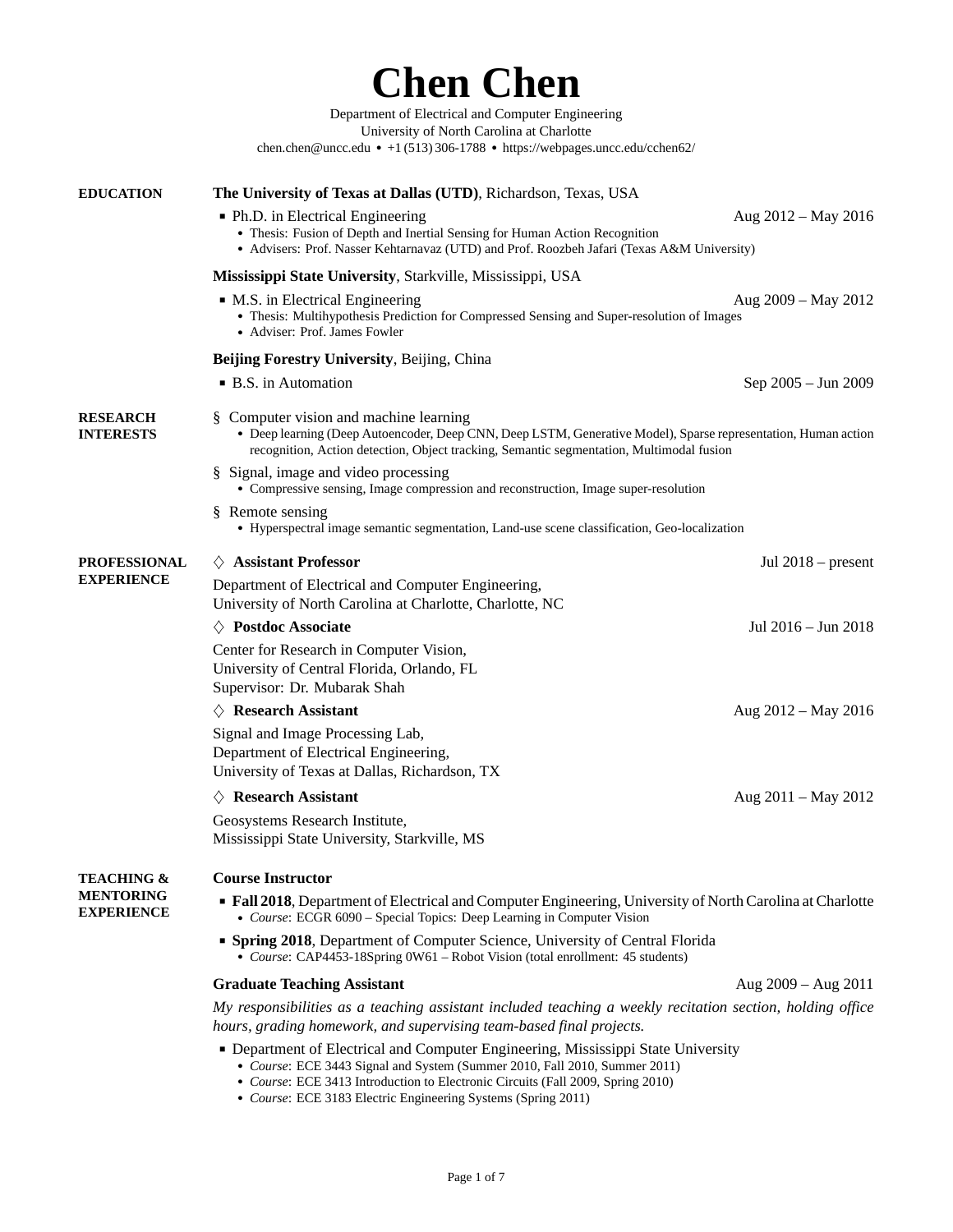- 2016 David Daniel Fellowship Award (best dissertation award), University of Texas at Dallas, May 2016.
- Top 10% Award, "UTD-MHAD: A Multimodal Dataset for Human Action Recognition Utilizing a Depth Camera and a Wearable Inertial Sensor," *IEEE International Conference on Image Processing (ICIP)*, Quebec city, Canada, September 2015.
- PhD Research Small Grant Award, the Office of Vice President for Research, University of Texas at Dallas, November 2014.
- Certificate of Recognition of Inventive Contribution, in recognition of inventive contribution to the University of Texas at Dallas between September 1, 2012 and August 31, 2013, issued by UT-Dallas Office of Technology Commercialization, March 2014.
- Jonsson School Graduate Study Scholarships, University of Texas at Dallas, September 2012.
- Beijing Forestry University First-class Scholarship, 2007-2009.

**PUBLICATIONS** I have **2560** citations according to **Google Scholar** as of 12/05/2018 (**h-index = 26; i-10 index = 50**). My Google Scholar Profile: https://scholar.google.com/citations?user=TuEwcZ0AAAAJ&hl=en

### **PREPRINT**

[1] R. Hou, **C. Chen**, M. Shah, "An End-to-end 3D Convolutional Neural Network for Action Detection and Segmentation in Videos," arXiv:1712.01111 [cs.CV], submitted to IEEE Transactions on Pattern Analysis and Machine Intelligence (TPAMI).

### **BOOK CHAPTER**

[B-1] J. Shen, S. Cheung, **C. Chen**, and R. Liu, "Missing Depth Data In-painting," In *Encyclopedia of Image Processing*, published by Taylor & Francis Group, 2018.

### **JOURNAL PAPER**

- [J-1] S. Luan, **C. Chen**, B. Zhang, J. Han, and J. Liu, "Gabor Convolutional Networks", IEEE Transactions on Image Processing (TIP), 2018.
- [J-2] J. Jiang, J. Ma, **C. Chen**, Z. Wang, L. Wang, "SuperPCA: A Superpixelwise Principal Component Analysis Approach for Unsupervised Feature Extraction of Hyperspectral Imagery", IEEE Transactions on Geoscience and Remote Sensing (TGRS), 2018.
- [J-3] S. Suresh, S. Lal, **C. Chen**, T. Celik, "Multi-spectral Satellite Image Denoising via Adaptive Cuckoo Search based Wiener Filter", IEEE Transactions on Geoscience and Remote Sensing (TGRS), 2018.
- [J-4] B. Zhang, J. Gu, **C. Chen***†*, J. Han, X. Su, X. Cao, and J. Liu, "One-two-one Networks for Compression Artifacts Reduction in Remote Sensing," ISPRS Journal of Photogrammetry and Remote Sensing, 2018. **[Impact Factor (IF) = 6.387]** (*†* corresponding author)
- [J-5] B. Zhang, S. Luan, **C. Chen**, J. Han, W. Wang, A. Perina, and L. Shao, "Latent Constrained Correlation Filter," IEEE Transactions on Image Processing (TIP), 2017. **[Impact Factor (IF) = 4.828]**
- [J-6] **C. Chen**, M. Liu, H. Liu, B. Zhang, J. Han, and N. Kehtarnavaz, "Multi-Temporal Depth Motion Maps-Based Local Binary Patterns for 3D Human Action Recognition," IEEE Access, 2017. **[IF = 3.244]**
- [J-7] Z. Wang, R. Hu, **C. Chen**, Y. Yu, J. Jiang, C. Liang, and S. Satoh, "Person Re-identification via Discrepancy Matrix and Matrix Metric," IEEE Transactions on Cybernetics, 2017. **[IF = 7.384]**
- [J-8] M. Liu, H. Liu, and **C. Chen**, "Robust 3D Action Recognition through Sampling Local Appearances and Global Distributions," IEEE Transactions on Multimedia (TMM), 2017. **[IF = 3.509]**
- [J-9] L. Yang, C. Li, J. Han, **C. Chen**, Q. Ye, B. Zhang, X. Cao, and W. Liu, "Image Reconstruction via Manifold Constrained Convolutional Sparse Coding for Image Sets," IEEE Journal of Selected Topics in Signal Processing, 2017. **[IF = 5.301]**
- [J-10] Y. Yang, B. Zhang, **C. Chen**, J. Han, and L. Shao, "Action Recognition Using 3D histograms of Texture and A Multi-class Boosting Classifier," IEEE Transactions on Image Processing (TIP), 2017.
- [J-11] X. Bian, **C. Chen**, L. Tian, and Q. Du, "Fusing Local and Global Features for High-Resolution Scene Classification," IEEE Journal of Selected Topics in Applied Earth Observations and Remote Sensing, 2017. **[IF = 2.913]**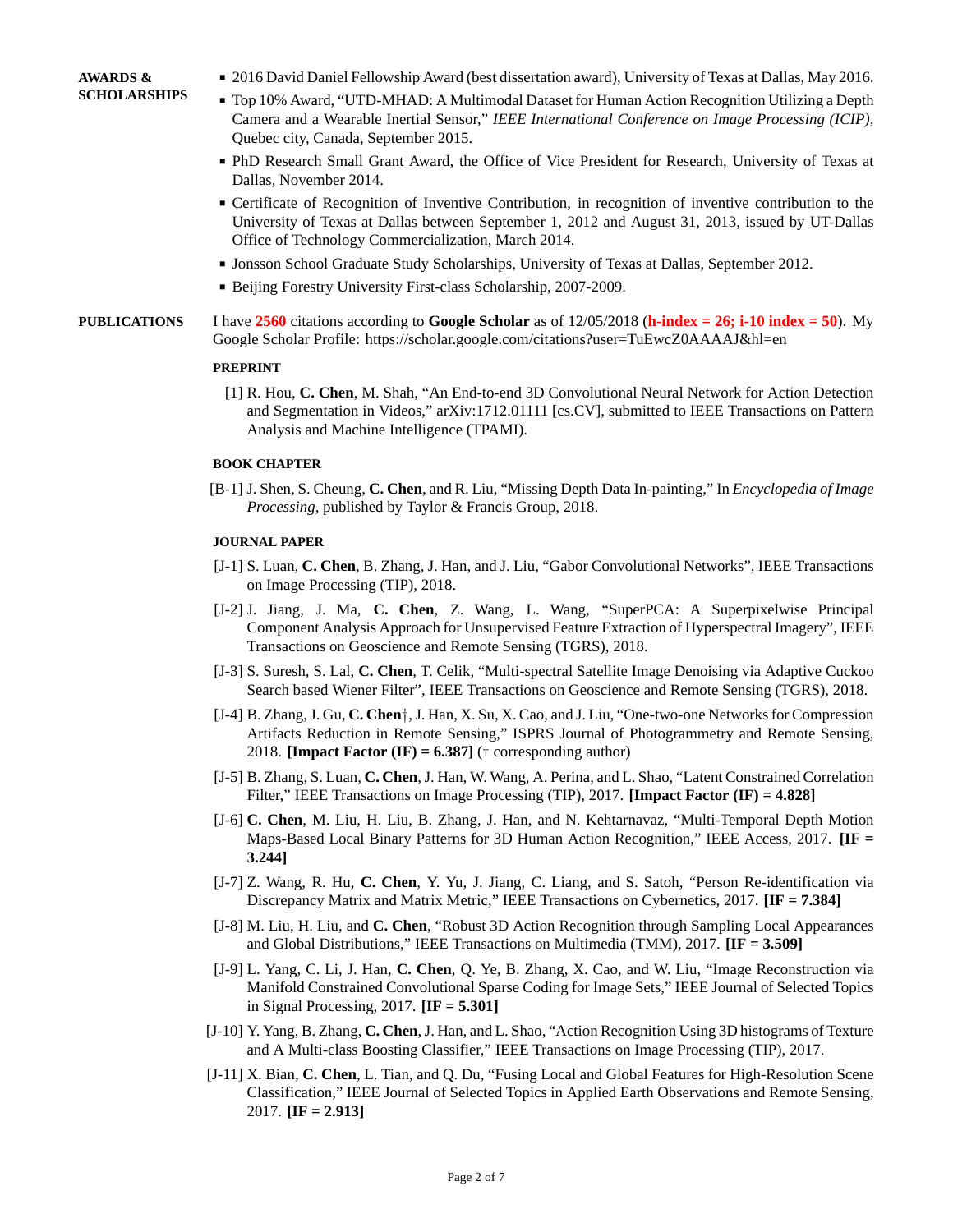- [J-12] M. Liu, H. Liu, and **C. Chen**, "Enhanced Skeleton Visualization for View Invariant Human Action Recognition," Pattern Recognition, 2017. **[IF = 4.582]**
- [J-13] M. Liu, H. Liu, and **C. Chen**, "3D Action Recognition Using Multi-scale Energy-based Global Ternary Image," IEEE Transactions on Circuits and Systems for Video Technology, 2017. **[IF = 3.599]**
- [J-14] J. Jiang, **C. Chen**, Y. Yu, X. Jiang, and J. Ma, "Spatial-Aware Collaborative Representation for Hyperspectral Remote Sensing Image Classification," IEEE Geoscience and Remote Sensing Letters, 2017. **[IF = 2.761]**
- [J-15] **C. Chen**, K. Liu, and N. Kehtarnavaz, "Real-Time Human Action Recognition Based on Depth Motion Maps," Journal of Real-Time Image Processing, 2016.
- [J-16] X. Bian, **C. Chen**, Q. Du, and Y. Xu, "Robust Hyperspectral Image Classification by Multi-layer Spatial-spectral Sparse Representations," Remote Sensing, 2016. **[IF = 3.244]**
- [J-17] J. Jiang, X. Ma, **C. Chen**, T. Lu, and R. Hu, "Single Image Super-Resolution via Locally Regularized Anchored Neighborhood Regression and Nonlocal Means," IEEE Transactions on Multimedia (TMM), 2016.
- [J-18] J. Jiang, J. Ma, **C. Chen**, Z. Cai, and R. Hu, "Noise Robust Face Image Super-resolution through Smooth Sparse Representation," IEEE Transactions on Cybernetics, 2016.
- [J-19] J. Jiang, **C. Chen**, J. Fu, and R. Hu, "SRLSP: A Face Image Super-Resolution Algorithm using Smooth Regression with Local Structure Prior," IEEE Transactions on Multimedia, 2016.
- [J-20] L. Huang\*, **C. Chen**\*, W. Li, Q. Du, "Remote Sensing Image Scene Classification Using Multi-scale Completed Local Binary Patterns and Fisher Vectors," Remote Sensing, 2016. (\*equal contribution)
- [J-21] J. Jiang, **C. Chen**, K. Huang, Z. Cai, and R. Hu, "Noise Robust Position-Patch based Face Super-Resolution via Tikhonov Regularized Neighbor Representation," Information Sciences, 2016. **[IF = 4.832]**
- [J-22] **C. Chen**, B. Zhang, Z. Hou, J. Jiang, M. Liu, and Y. Yang, "Action Recognition from Depth Sequences Using Weighted Fusion of 2D and 3D Auto-Correlation of Gradients Features," Multimedia Tools and Applications, 2016.
- [J-23] **C. Chen**, R. Jafari, and N. Kehtarnavaz, "A Survey of Depth and Inertial Sensor Fusion for Human Action Recognition," Multimedia Tools and Applications, 2016.
- [J-24] J. Zou, W. Li, **C. Chen**, and Q. Du, "Scene Classification Using Local and Global Features with Collaborative Representation Fusion," Information Sciences, 2016.
- [J-25] **C. Chen**, R. Jafari, and N. Kehtarnavaz, "A Real-Time Human Action Recognition System Using Depth and Inertial Sensor Fusion," IEEE Sensors Journal, 2016. **[IF = 2.512]**
- [J-26] **C. Chen**, B. Zhang, H. Su, W. Li, and L. Wang, "Land-Use Scene Classification Using Multi-Scale Completed Local Binary Patterns," Signal, Image and Video Processing, 2015.
- [J-27] W. Li, **C. Chen**, H. Su, and Q. Du, "Local Binary Patterns and Extreme Learning Machine for Hyperspectral Imagery Classification," IEEE Transactions on Geoscience and Remote Sensing, 2015. **[IF = 4.942]**
- [J-28] **C. Chen**, R. Jafari, and N. Kehtarnavaz, "Improving Human Action Recognition Using Fusion of Depth Camera and Inertial Sensors," IEEE Transactions on Human-Machine Systems, 2015. **[IF = 2.493]**
- [J-29] Z. Zhu, F. Guo, H. Yu, and **C. Chen**, "Fast Single Image Super-Resolution via Self-Example Learning and Sparse Representation," IEEE Transactions on Multimedia, 2014.
- [J-30] **C. Chen**, W. Li, H. Su, and K. Liu, "Spectral-Spatial Classification of Hyperspectral Image based on Kernel Extreme Learning Machine," Remote Sensing, 2014.
- [J-31] K. Liu, **C. Chen**, R. Jafari, and N. Kehtarnavaz, "Fusion of Inertial and Depth Sensor Data for Robust Hand Gesture Recognition," IEEE Sensors Journal, 2014.
- [J-32] **C. Chen**, W. Li, E. W. Tramel, M. Cui, S. Prasad, and J. E. Fowler, "Spectral-Spatial Preprocessing Using Multihypothesis Prediction for Noise-Robust Hyperspectral Image Classification," IEEE Journal of Selected Topics in Applied Earth Observations and Remote Sensing, 2014.
- [J-33] **C. Chen**, W. Li, E. W. Tramel, and J. E. Fowler, "Reconstruction of Hyperspectral Imagery from Random Projections Using Multihypothesis Prediction," IEEE Transactions on Geoscience and Remote Sensing, 2014.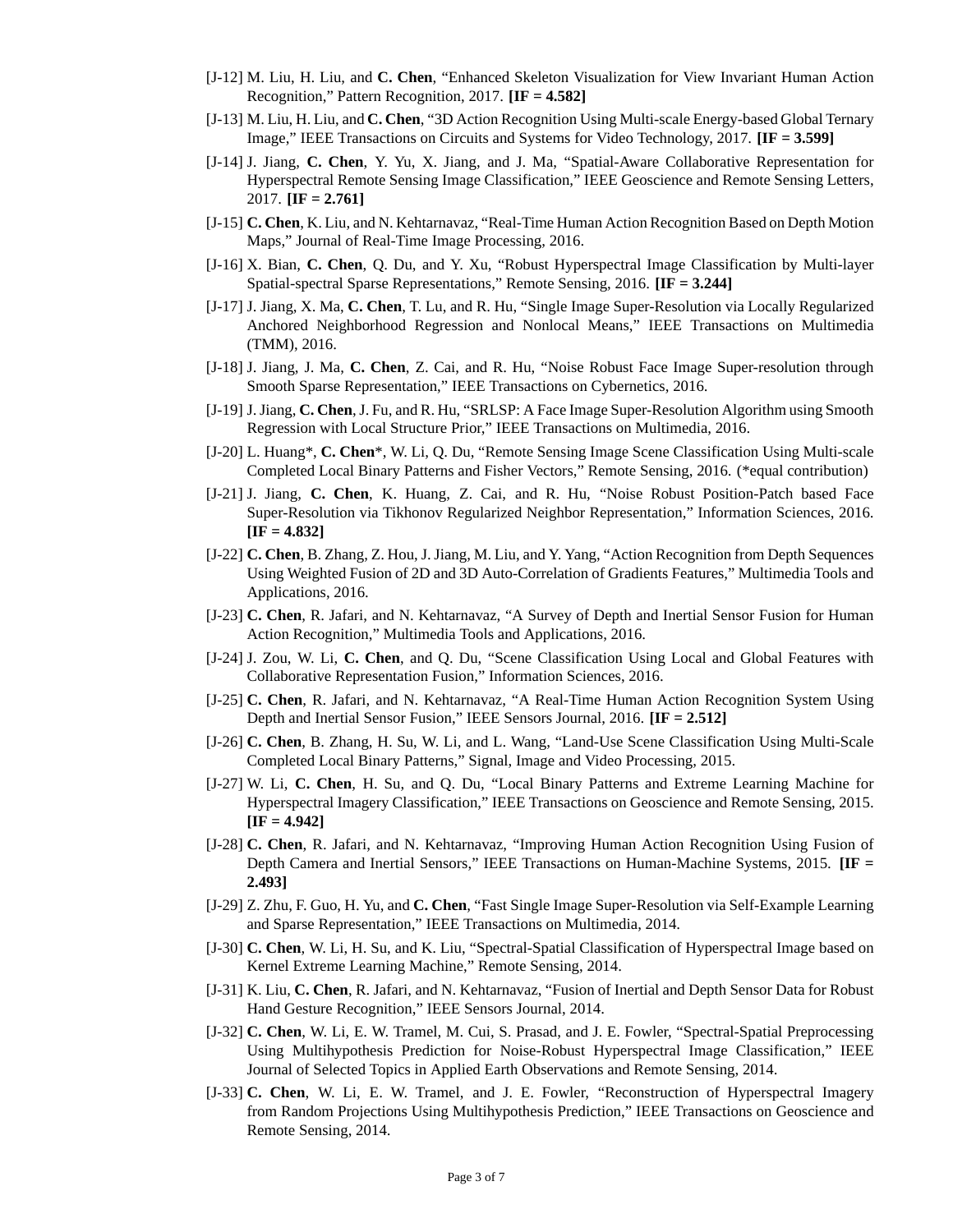### **CONFERENCE PAPER**

- [C-1] M. Liu, F. Meng, **C. Chen**, S. Wu, "Joint Dynamic Pose Image and Space Time Reversal for Human Action Recognition from Videos," AAAI 2019.
- [C-2] L.Zhuo, B. Zhang, **C. Chen**, D. Doermann, J. Liu, Q. Ye, "Calibrated Stochastic Gradient Descent for Convolutional Neural Networks," AAAI 2019.
- [C-3] C. Xie, C. Li, B. Zhang, **C. Chen**, J. Han, C. Zou, J. Liu, "Memory Attention Networks for Skeleton-based Action Recognition," IJCAI 2018.
- [C-4] W. Sultani, **C. Chen**, M. Shah, "Real-world Anomaly Detection in Surveillance Videos," CVPR 2018, arXiv:1801.04264 [cs.CV]. [Project and dataset website: [http://crcv.ucf.edu/projects/real-world/\]](http://crcv.ucf.edu/projects/real-world/)
- [C-5] R. Hou, **C. Chen**, and M. Shah, "Tube Convolutional Neural Network (T-CNN) for Action Detection in Videos," International Conference on Computer Vision (**ICCV**), Venice, Italy, 2017.
- [C-6] **C. Chen**, B. Zhang, A. Del Bue, and V. Murino, "Manifold Constrained Low-Rank Decomposition," International Conference on Computer Vision Workshop (**ICCV Workshop**), Venice, Italy, 2017.
- [C-7] Y. Tian, **C. Chen**, and M. Shah, "Cross-View Image Matching for Geo-localization in Urban Environments," IEEE Conference on Computer Vision and Pattern Recognition (**CVPR**), Honolulu, HI, 2017.
- [C-8] J. Qin, L. Liu, L. Shao, B. Ni, **C. Chen**, F. Shen, and Y. Wang, "Binary Coding for Partial Action Analysis with Limited Observation Ratios," IEEE Conference on Computer Vision and Pattern Recognition (**CVPR**), Honolulu, HI, 2017.
- [C-9] H. Chen, J. Chen, **C. Chen**, and R. Hu, "Action Recognition with Gradient Boundary Convolutional Network," IEEE International Conference on Image Processin (ICIP), Beijing, China, 2017.
- [C-10] N. Dawar, **C. Chen**, R. Jafari, and N. Kehtarnavaz, "Real-time Continuous Action Detection and Recognition using Depth Images and Inertial Signals," IEEE International Symposium on Industrial Electronics, Edinburgh, United Kingdom, 2017.
- [C-11] M. Liu, **C. Chen**, and H. Liu, "Time-Ordered Spatial-Temporal Interest Points For Human Action Classification," IEEE International Conference on Multimedia and Expo (ICME), Hong Kong, China, 2017.
- [C-12] M. Liu, **C. Chen**, and H. Liu, "3D Action Recognition Using Data Visualization and Convolutional Neural Networks," IEEE International Conference on Multimedia and Expo (ICME), Hong Kong, China, 2017.
- [C-13] M. Liu, **C. Chen**, and H. Liu, "Learning Informative Pairwise Joints with Energy-based Temporal Pyramid for 3D Action Recognition," IEEE International Conference on Multimedia and Expo (ICME), Hong Kong, China, 2017.
- [C-14] **C. Chen**, H. Hao, R. Jafari, and N. Kehtarnavaz, "Weighted fusion of depth and inertial data to improve view invariance for real-time human action recognition," SPIE Conference on Real-Time Image and Video Processing, Anaheim, California, 2017.
- [C-15] M. Liu, H. Liu, **C. Chen**, and M. Najafian, "Energy-Based Global Ternary Image for Action Recognition Using Sole Depth Sequences," International Conference on 3D Vision (3DV), Stanford, CA, 2016.
- [C-16] **C. Chen**, M. Liu, B. Zhang, J. Han, J. Jiang and H. Liu, "3D Action Recognition Using Multi-temporal Depth Motion Maps and Fisher Vector," International Joint Conference on Artificial Intelligence (**IJCAI**), 2016. (Acceptance Rate: 24.0%=551/2294)
- [C-17] S. Liu, **C. Chen**, and N. Kehtarnavaz, "A Computationally Efficient Denoising and Hole-filling Method for Depth Image Enhancement," SPIE Conference on Real-Time Image and Video Processing, Brussels, Belgium, 2016.
- [C-18] **C. Chen**, R. Jafari, and N. Kehtarnavaz, "Fusion of Depth, Skeleton, and Inertial Data for Human Action Recognition," the 41st IEEE International Conference on Acoustics, Speech and Signal Processing (ICASSP), Shanghai, China, 2016.
- [C-19] J. Jiang, **C. Chen**, X. Song, and Z. Cai, "Hyperspectral Image Classification Using Set-to-Set Distance," the 41st IEEE International Conference on Acoustics, Speech and Signal Processing (ICASSP), Shanghai, China, 2016.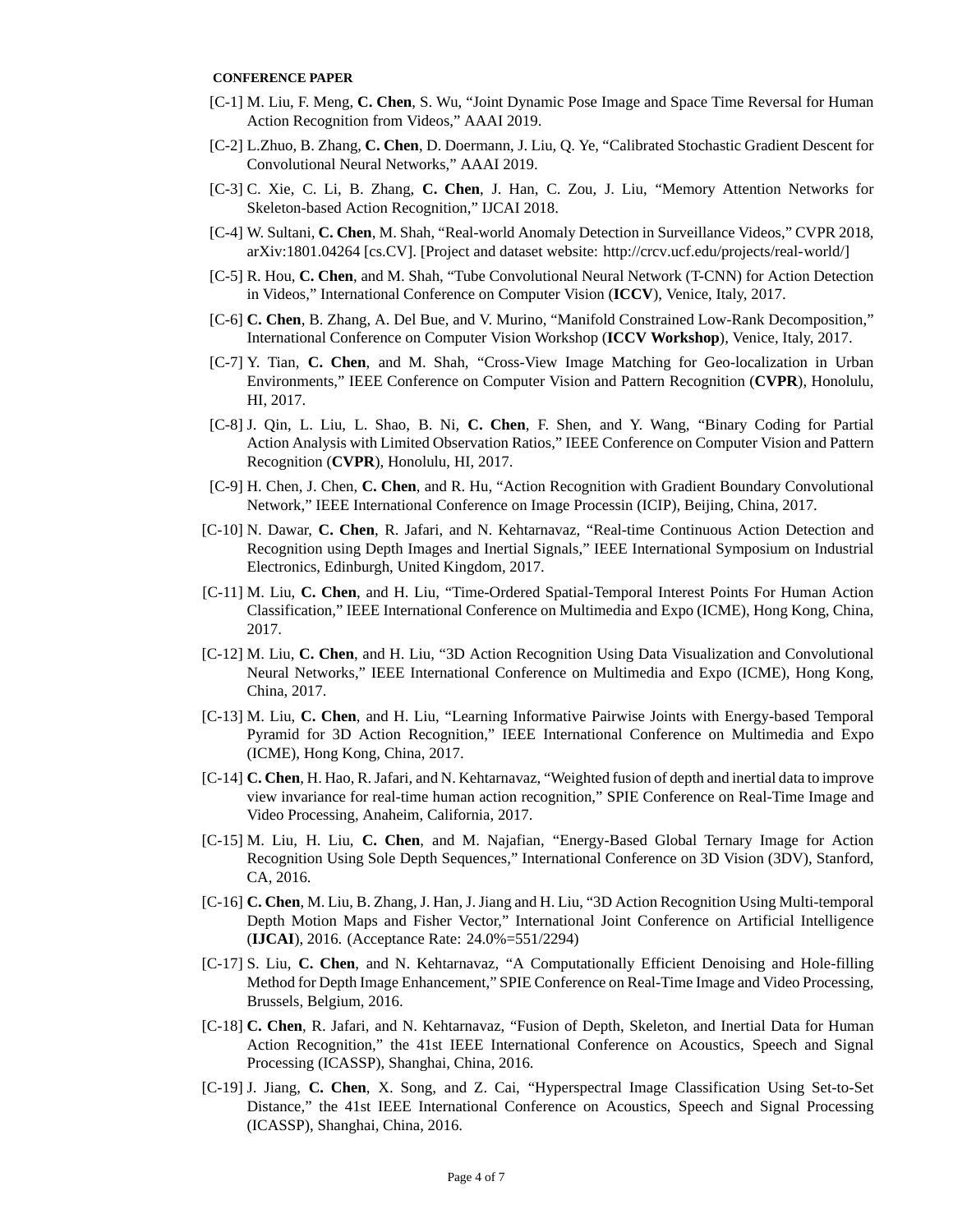- [C-20] J. Jiang, Z. Wang, **C. Chen**, and T. Lu, "L1-L1 Norms for Face Super-Resolution with Mixed Gaussian-Impulse Noise," the 41st IEEE International Conference on Acoustics, Speech and Signal Processing (ICASSP), Shanghai, China, 2016.
- [C-21] **C. Chen**, Z. Hou, B. Zhang, J. Jiang, and Y. Yang, "Gradient Local Auto-Correlations and Extreme Learning Machine for Depth-Based Activity Recognition," 11th International Symposium on Visual Computing, Las Vegas, 2015.
- [C-22] **C. Chen**, J. Jiang, B. Zhang, W. Yang, and J. Guo, "Hyperspectral Image Classification Using Gradient Local Auto-Correlations," IAPR Asian Conference on Pattern Recognition (ACPR), Kuala Lumpur, Malaysia, 2015.
- [C-23] **C. Chen**, R. Jafari, and N. Kehtarnavaz, "UTD-MHAD: A Multimodal Dataset for Human Action Recognition Utilizing a Depth Camera and a Wearable Inertial Sensor," IEEE International Conference on Image Processing (ICIP), Quebec city, Canada, 2015.
- [C-24] **C. Chen**, L. Zhou, J. Guo, W. Li, H. Su, and F. Guo, "Gabor-Filtering-Based Completed Local Binary Patterns for Land-Use Scene Classification," IEEE International Conference on Multimedia Big Data, Beijing, China, 2015.
- [C-25] **C. Chen**, R. Jafari, and N. Kehtarnavaz, "Action Recognition from Depth Sequences Using Depth Motion Maps-based Local Binary Patterns," IEEE Winter Conference on Applications of Computer Vision (**WACV**), Waikoloa Beach, HI, 2015.
- [C-26] K. Liu, **C. Chen**, R. Jafari, and N. Kehtarnavaz, "Multi-HMM classification for hand gesture recognition using two differing modality sensors," IEEE Dallas Circuits and Systems Conference, Richardson, TX, 2014.
- [C-27] **C. Chen**, K. Liu, R. Jafari, and N. Kehtarnavaz, "Home-based Senior Fitness Test Measurement System Using Collaborative Inertial and Depth Sensors," International Conference of the IEEE Engineering in Medicine and Biology Society (EMBC), Chicago, IL, 2014.
- [C-28] **C. Chen**, N. Kehtarnavaz, and R. Jafari, "A Medication Adherence Monitoring System for Pill Bottles Based on a Wearable Inertial Sensor," International Conference of the IEEE Engineering in Medicine and Biology Society (EMBC), Chicago, IL, 2014.
- [C-29] **C. Chen**, and J. E. Fowler, "Single-Image Super-Resolution Using Multihypothesis Prediction," 46th Asilomar Conference on Signals, Systems, and Computers, Pacific Grove, CA, 2012.
- [C-30] **C. Chen**, E. W. Tramel, and J. E. Fowler, "Compressed-Sensing Recovery of Images and Video Using Multihypothesis Predictions," 45th Asilomar Conference on Signals, Systems, and Computers, Pacific Grove, CA, 2011.

### **PATENT**

- [P-1] N. Kehtarnavaz, R. Jafari, K. Liu, **C. Chen**, and J. Wu, "Fusion of inertial and depth sensors for movement measurements and recognition," Publication number: US20160292497 A1; Application number: US 15/092,347; Publication date: Oct 6, 2016; Filing date: Apr 6, 2016; Priority date: Apr 6, 2015.
- [P-2] R. Jafari, N. Kehtarnavaz, and **C. Chen**, "Wearable medication adherence monitoring," United States Patent Application 20160055316; Application Number: 14/834326; Publication Date: 02/25/2016; Filing Date: 08/24/2015.
- <span id="page-4-0"></span>**PRESENTATIONS** ■ "The Impact of Video Analytics for Pre, Live and Post Event Analysis," **oral presentation**, *Annual International Association of Chiefs of Police (IACP) Technology Conference Workshop – Adding Computer Vision to Pre-existing Police Surveillance Camera Networks*, St. Louis, MO, May 23, 2017.
	- "3D Action Recognition Using Multi-temporal Depth Motion Maps and Fisher Vector," **oral presentation**, *The Twenty-Fifth International Joint Conference on Artificial Intelligence (IJCAI-16)*, New York City, NY, July 15, 2016.
	- "Gradient Local Auto-Correlations and Extreme Learning Machine for Depth-Based Activity Recognition," **oral presentation**, *International Symposium on Visual Computing (ISVC)*, Las Vegas, December 15, 2015.
	- "Action Recognition from Depth Sequences Using Depth Motion Maps-based Local Binary Patterns," **oral and poster presentations**, *IEEE Winter Conference on Applications of Computer Vision (WACV)*, Waikoloa Beach, HI, January 8, 2015.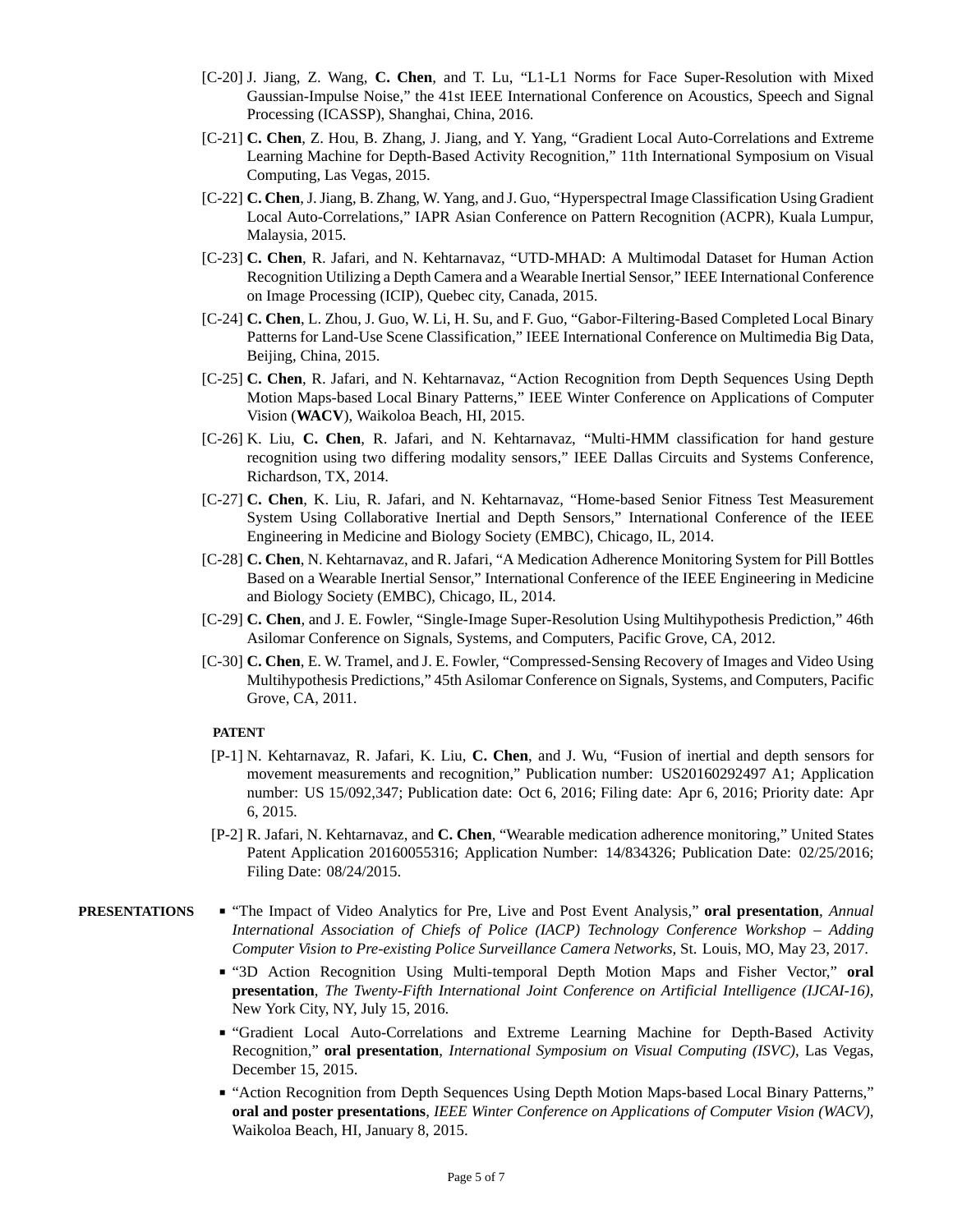■ "Multi-HMM Classification for Hand Gesture Recognition Using Two Differing Modality Sensors," **oral presentation**, *IEEE Dallas Circuits and Systems Conference (DCAS)*, Richardson, TX, October 13, 2014.

- **INVITED TALKS** "Deep Learning for Action and Event Analysis in Videos," The George Washington University (February 23, 2018), University of North Carolina at Charlotte, (February 28, 2018), Virginia Tech (March 2, 2018), Clemson University (March 12, 2018).
	- October 20, 2017: "Large Scale Image Geo-localization Using Image Matching," Data Science & Analytics Lab, American Family Insurance, Chicago, IL, USA.
	- April 11, 2016: "Fusion of Depth and Inertial Sensing for Human Action Recognition," Center for Remote Health Technologies and Systems, Texas A&M University, College Station, TX, USA.
	- November 19, 2015: "Unsupervised Classification and Supervised Classification," Department of Mathematical Sciences, University of Texas at Dallas, Richardson, TX, USA.
	- February 05, 2015: "Noise Robust Hyperspectral Image Classification," Spectral MD, Inc., Dallas, Texas, USA.

### **PROFESSIONAL Professional Society Memberships**

**AFFILIATIONS & ACTIVITIES**

# **Journal Editorships**

■ Associated Editor, KSII Transactions on Internet and Information Systems (IF = 0.452) 2016 – Present

■ Member, IEEE 2016 – Present

- Associated Editor, Signal, Image and Video Processing (Springer) (IF = 1.102) 2016 Present
- Associated Editor, Sensors (MDPI) (IF = 2.475) 2018 Present
- Lead Guest Editor, "Sensors Signal Processing and Visual Computing", Special Issue of Sensors (IF = 2.677) in process and the contract of the contract of the contract of the contract of the contract of the contract of the contract of the contract of the contract of the contract of the contract of the contract of the cont

CFP Link: [http://www.mdpi.com/journal/sensors/special\\_issues/signal\\_visual#editors](http://www.mdpi.com/journal/sensors/special_issues/signal_visual#editors)

■ Lead Guest Editor, "Advances in Real-Time Image Processing for Remote Sensing", Special Issue of Journal of Real-Time Image Processing (IF = 2.010) Completed Special issue editorial: <https://link.springer.com/article/10.1007%2Fs11554-018-0831-7>

# **Conference Area Chair**

■ IEEE Winter Conference on Applications of Computer Vision (WACV), 2019

# **Conference Technical Program Committee Member**

- ECCV 2018, IJCAI 2018, AAAI 2019
- International Conference on Intelligent Computing (ICIC), 2015 2017
- 2016 Asian Conference on Machine Learning (ACML) Workshop on Learning on Big Data

# **Journal Reviewer (performed a total of 572 journal reviews verified by Publons, as of 12/06/2018)** Profile: https://publons.com/researcher/514459/chen\_chen/

- IEEE Transactions on Image Processing
- IEEE Transactions on Multimedia
- IEEE Transactions on Circuits and Systems for Video Technology
- IEEE Transactions on Human-Machine Systems
- IEEE Transactions on Geoscience and Remote Sensing
- IEEE Transactions on Computational Imaging
- IEEE Signal Processing Letters
- IEEE Journal of Selected Topics in Applied Earth Observations and Remote Sensing
- IEEE Geoscience and Remote Sensing Letters
- IEEE Journal of Biomedical and Health Informatics
- IEEE Sensors Journal
- Proceedings of the IEEE
- Signal, Image and Video Processing
- Multimedia Tools and Applications
- Neural Computing and Applications
- Memetic Computing